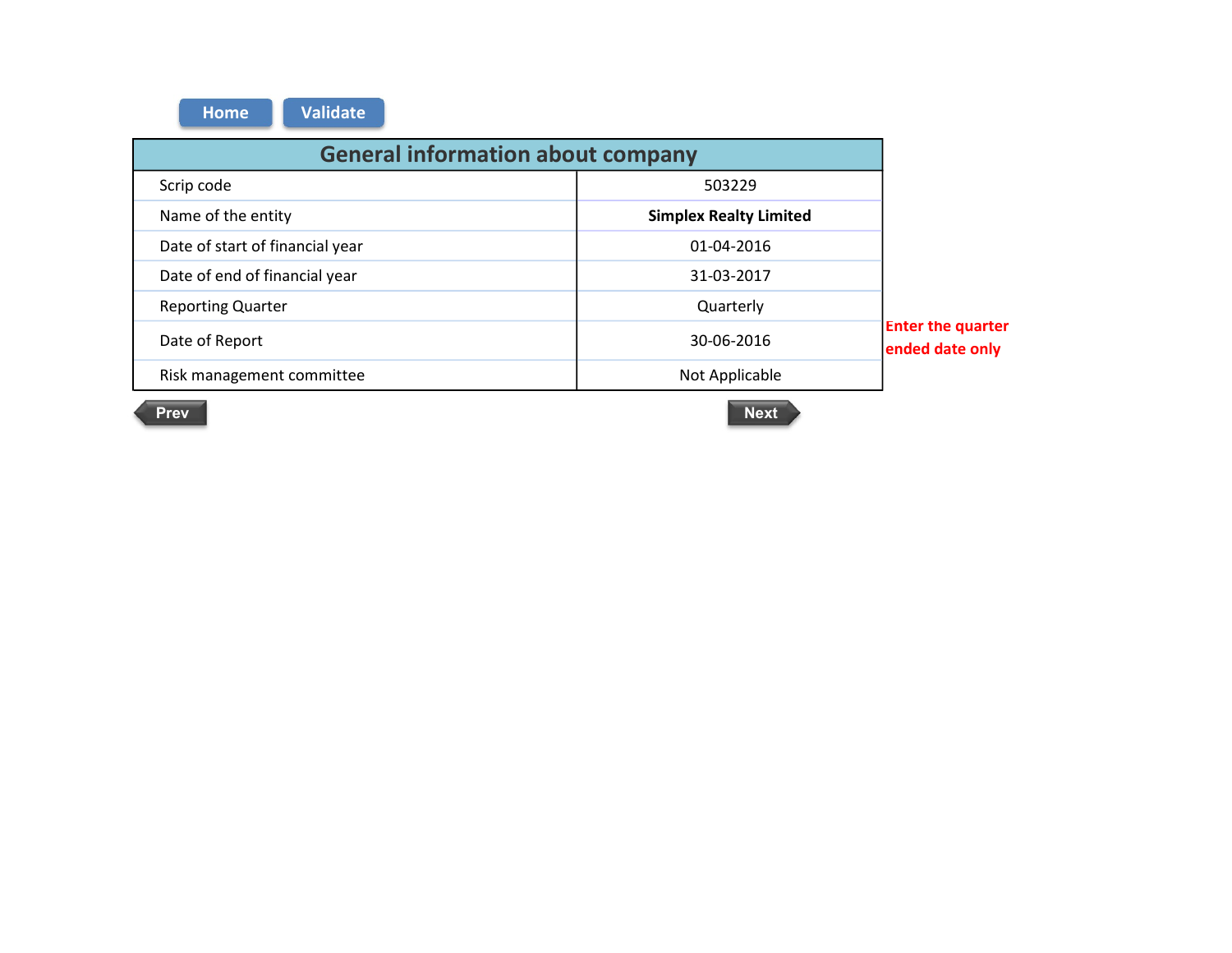| <b>Annexure 1</b> |                                                                                  |                                                 |                                                                              |                         |                         |
|-------------------|----------------------------------------------------------------------------------|-------------------------------------------------|------------------------------------------------------------------------------|-------------------------|-------------------------|
|                   | <b>II. Composition of Committees</b>                                             |                                                 |                                                                              |                         |                         |
|                   | Disclosure of notes on composition of committees explanatory<br><b>Add Notes</b> |                                                 |                                                                              |                         |                         |
|                   |                                                                                  |                                                 | Is there any change in composition of committees compare to previous quarter |                         |                         |
| Sr                | <b>Name Of Committee</b>                                                         | Name of Committee members                       | Category 1 of directors                                                      | Category 2 of directors | Name of other committee |
|                   | Add<br><b>Delete</b>                                                             | Enter only one committee member name in one row |                                                                              |                         |                         |
|                   | Audit Committee                                                                  | lV. B. Haribhakti                               | Non-Executive - Independent<br><b>Director</b>                               | Chairperson             |                         |
| $\overline{2}$    | Audit Committee                                                                  | S. K. Somany                                    | Non-Executive - Independent<br><b>Director</b>                               | Member                  |                         |
| 3                 | Audit Committee                                                                  | Anna Malhotra                                   | Non-Executive - Independent<br>Director                                      | lMember                 |                         |
| 4                 | Nomination and remuneration committee                                            | V. B. Haribhakti                                | Non-Executive - Independent<br><b>Director</b>                               | Chairperson             |                         |
| 5                 | Momination and remuneration committee                                            | S. K. Somany                                    | Non-Executive - Independent<br><b>Director</b>                               | Member                  |                         |
| 6                 | Nomination and remuneration committee                                            | Anna Malhotra                                   | Non-Executive - Independent<br>Director                                      | Member                  |                         |
| 7                 | Stakeholders Relationship Committee                                              | S. K. Somany                                    | Non-Executive - Independent<br><b>Director</b>                               | Chairperson             |                         |
| 8                 | Stakeholders Relationship Committee                                              | Nandan Damani                                   | <b>Executive Director</b>                                                    | l Member                |                         |

Prev Next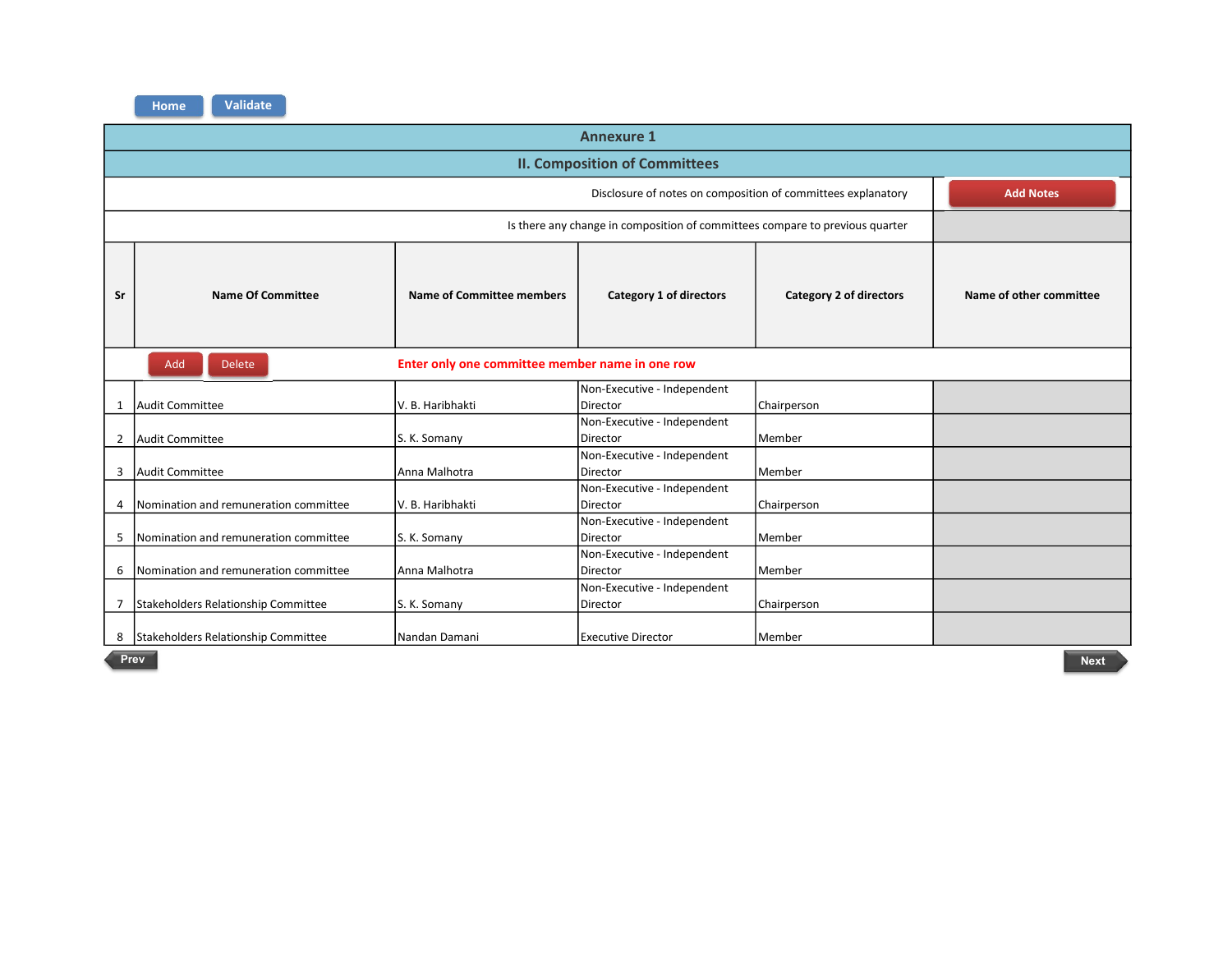|                            | <b>Annexure 1</b>                                                                                  |                                                                   |  |  |  |
|----------------------------|----------------------------------------------------------------------------------------------------|-------------------------------------------------------------------|--|--|--|
| Ш.                         | <b>Meeting of Board of Directors</b>                                                               |                                                                   |  |  |  |
|                            | Disclosure of notes on meeting of board of directors<br>explanatory                                | <b>Add Notes</b>                                                  |  |  |  |
| Sr                         | Date(s) of meeting (Enter dates of Previous quarter<br>and Current quarter in chronological order) | Maximum gap between<br>any two consecutive (in<br>number of days) |  |  |  |
|                            | Add<br><b>Delete</b>                                                                               |                                                                   |  |  |  |
| 1                          | 02-02-2016                                                                                         |                                                                   |  |  |  |
| $\mathfrak{p}$             | 10-05-2016<br>97                                                                                   |                                                                   |  |  |  |
| <b>Next</b><br><b>Prev</b> |                                                                                                    |                                                                   |  |  |  |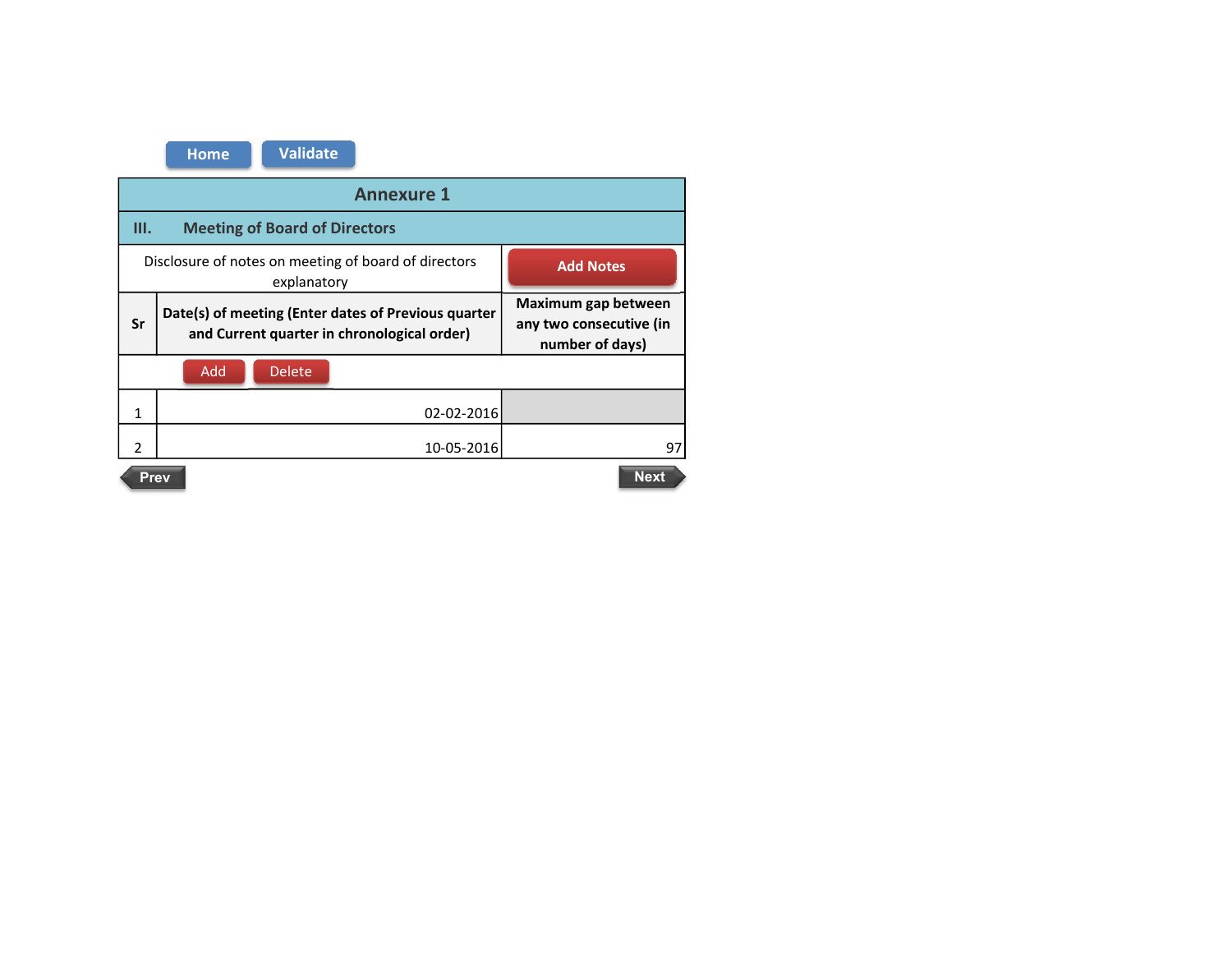|    | <b>Annexure 1</b>                                                            |                                                                   |                                                     |                                               |                                                                      |                                                                                         |
|----|------------------------------------------------------------------------------|-------------------------------------------------------------------|-----------------------------------------------------|-----------------------------------------------|----------------------------------------------------------------------|-----------------------------------------------------------------------------------------|
|    | <b>Meeting of Committees</b><br>IV.                                          |                                                                   |                                                     |                                               |                                                                      |                                                                                         |
|    | Disclosure of notes on meeting of committees explanatory<br><b>Add Notes</b> |                                                                   |                                                     |                                               |                                                                      |                                                                                         |
| Sr | Name of Committee                                                            | Date(s) of meeting<br>of the committee in<br>the relevant quarter | Whether<br>requirement of<br>Quorum met<br>(Yes/No) | <b>Requirement of Quorum met</b><br>(details) | Date(s) of meeting<br>of the committee in<br>the previous<br>quarter | <b>Maximum gap</b><br>between any two<br>consecutive<br>meetings (in<br>number of days) |
|    | Add<br><b>Delete</b>                                                         |                                                                   |                                                     |                                               |                                                                      |                                                                                         |
|    | Audit Committee                                                              | 10-05-2016                                                        | Yes                                                 |                                               | 02-02-2016                                                           | 97                                                                                      |
|    | Nomination and remuneration committee                                        | 10-05-2016                                                        | Yes                                                 |                                               | 02-02-2016                                                           | 97                                                                                      |
| 3  | <b>Stakeholders Relationship Committee</b>                                   | 10-05-2016                                                        | Yes                                                 |                                               | 02-02-2016                                                           | 97                                                                                      |

Prev in the contract of the contract of the contract of the contract of the contract of the contract of the contract of the contract of the contract of the contract of the contract of the contract of the contract of the co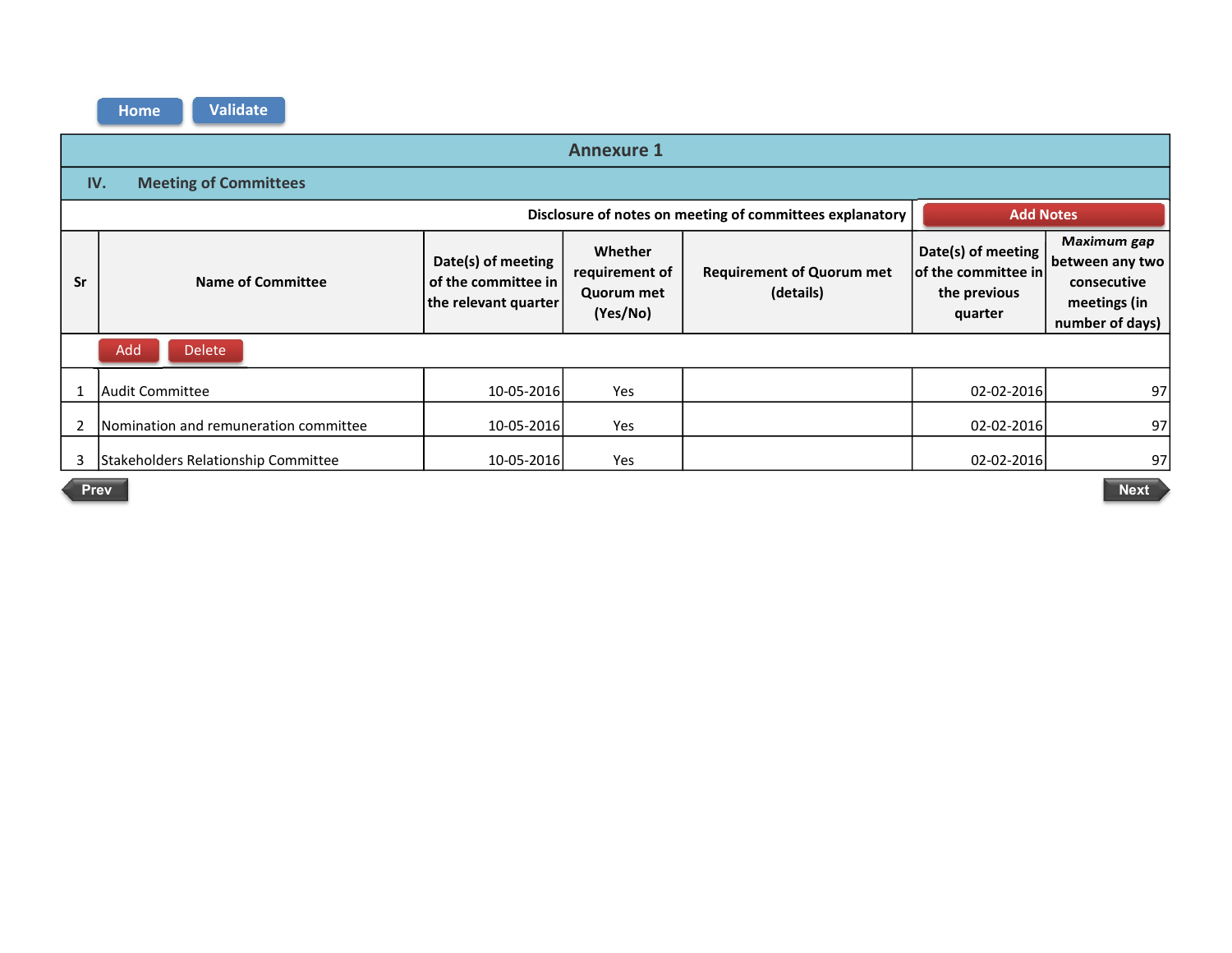| <b>Annexure 1</b>                       |                                                                                                        |                                         |                                                                   |  |
|-----------------------------------------|--------------------------------------------------------------------------------------------------------|-----------------------------------------|-------------------------------------------------------------------|--|
| <b>Related Party Transactions</b><br>v. |                                                                                                        |                                         |                                                                   |  |
| Sr                                      | Subject                                                                                                | <b>Compliance status</b><br>(Yes/No/NA) | If status is "No" details of non-compliance may be<br>given here. |  |
|                                         | Whether prior approval of audit committee obtained                                                     | Yes                                     |                                                                   |  |
|                                         | Whether shareholder approval obtained for material RPT                                                 | <b>NA</b>                               |                                                                   |  |
| $\mathbf{\overline{a}}$                 | Whether details of RPT entered into pursuant to omnibus approval have been reviewed by Audit Committee | Yes                                     |                                                                   |  |
|                                         | Disclosure of notes on related party transactions<br><b>Add Notes</b>                                  |                                         |                                                                   |  |
|                                         | Disclosure of notes of material transaction with related party<br><b>Add Notes</b>                     |                                         |                                                                   |  |
| <b>Next</b><br>Prev                     |                                                                                                        |                                         |                                                                   |  |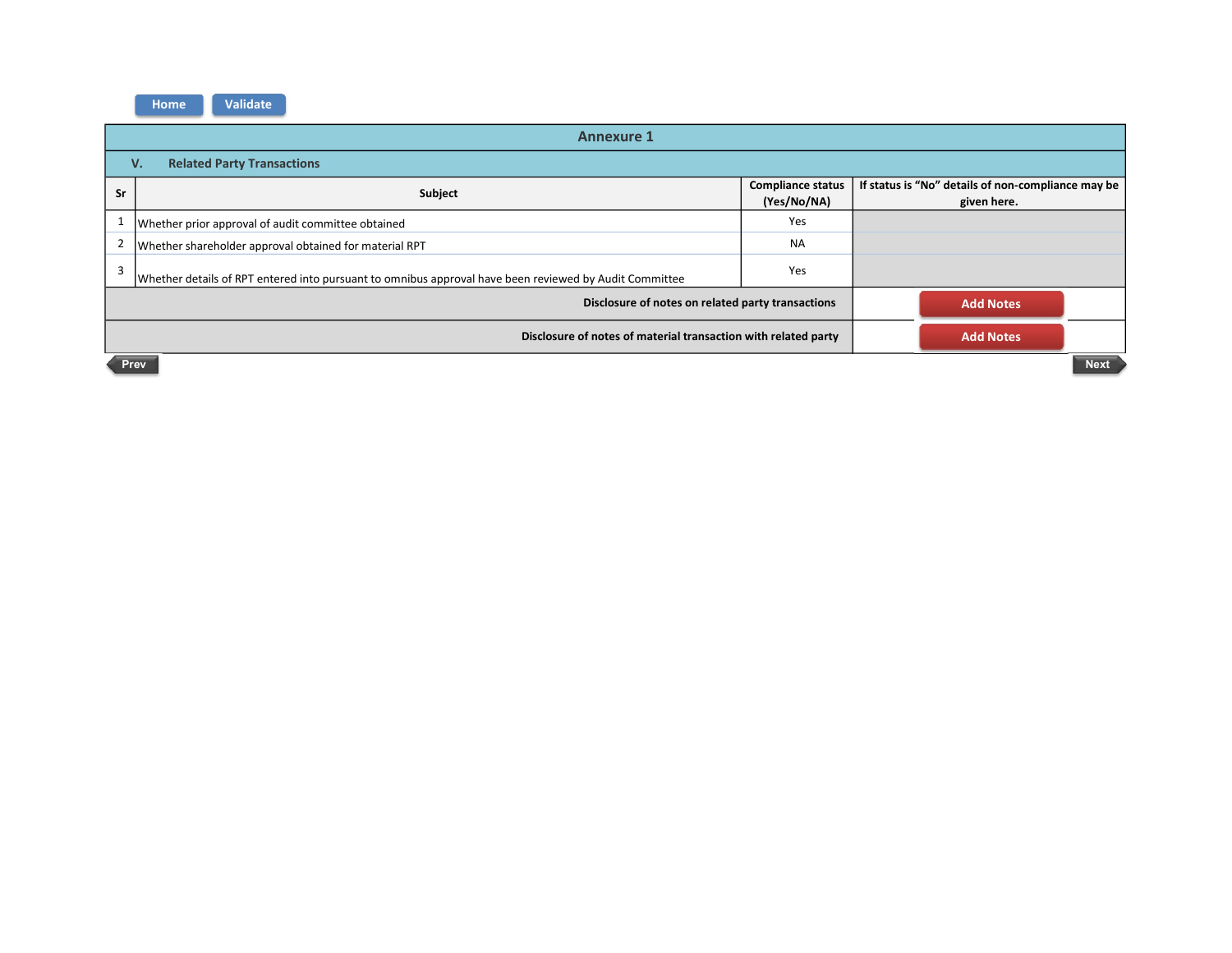|                          | <b>Annexure 1</b>                                                                                                                                                                                               |                                   |  |  |  |
|--------------------------|-----------------------------------------------------------------------------------------------------------------------------------------------------------------------------------------------------------------|-----------------------------------|--|--|--|
|                          | <b>Affirmations</b><br>VI.                                                                                                                                                                                      |                                   |  |  |  |
| Sr                       | Subject                                                                                                                                                                                                         | <b>Compliance status (Yes/No)</b> |  |  |  |
| 1                        | The composition of Board of Directors is in terms of SEBI (Listing obligations and disclosure requirements) Regulations, 2015                                                                                   | Yes                               |  |  |  |
| $\overline{\phantom{a}}$ | The composition of the following committees is in terms of SEBI(Listing obligations and disclosure requirements) Regulations, 2015<br>a. Audit Committee                                                        | Yes                               |  |  |  |
| $\overline{3}$           | The composition of the following committees is in terms of SEBI(Listing obligations and disclosure requirements) Regulations, 2015.<br>b. Nomination & remuneration committee                                   | Yes                               |  |  |  |
| $\overline{4}$           | The composition of the following committees is in terms of SEBI(Listing obligations and disclosure requirements) Regulations, 2015.<br>c. Stakeholders relationship committee                                   | Yes                               |  |  |  |
| 5                        | The composition of the following committees is in terms of SEBI(Listing obligations and disclosure requirements) Regulations, 2015.<br>d. Risk management committee (applicable to the top 100 listed entities) | <b>NA</b>                         |  |  |  |
| 6                        | The committee members have been made aware of their powers, role and responsibilities as specified in SEBI (Listing obligations and<br>disclosure requirements) Regulations, 2015.                              | Yes                               |  |  |  |
| $\overline{7}$           | The meetings of the board of directors and the above committees have been conducted in the manner as specified in SEBI (Listing<br>obligations and disclosure requirements) Regulations, 2015.                  | Yes                               |  |  |  |
| 8                        | This report and/or the report submitted in the previous quarter has been placed before Board of Directors.                                                                                                      | Yes                               |  |  |  |
| 9                        | Any comments/observations/advice of Board of Directors may be mentioned here:                                                                                                                                   | <b>Add Notes</b>                  |  |  |  |